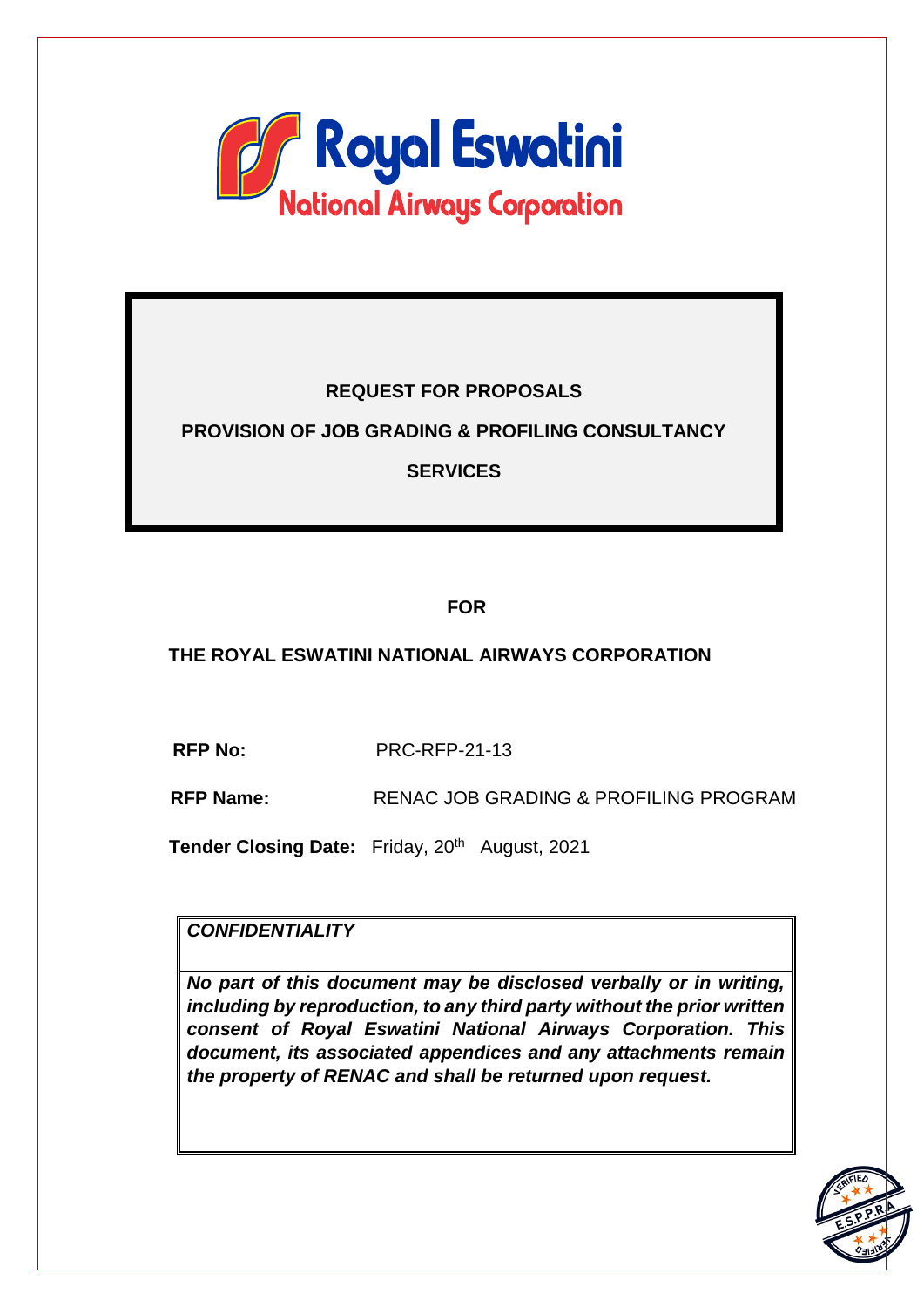## **SCHEDULE INDEX**

| <b>SECTION A</b> | <b>INTRODUCTION</b>                                                   |
|------------------|-----------------------------------------------------------------------|
| <b>SECTION B</b> | <b>TENDER OBJECTIVE/ TERMS OF REFERENCE</b><br><b>SCOPE OF TENDER</b> |
| <b>SECTION C</b> | <b>TERMS AND CONDITIONS OF TENDER</b>                                 |
| <b>SECTION D</b> | <b>TENDER EVALUATION PROCESS AND CRITERIA</b>                         |
| <b>SECTION E</b> | DECLARATION OF ELEGIBILITY & FINANCIAL<br><b>PROPOSAL FORM</b>        |
| <b>SECTION F</b> | <b>CHECKLIST OF REQUIREMENTS</b>                                      |

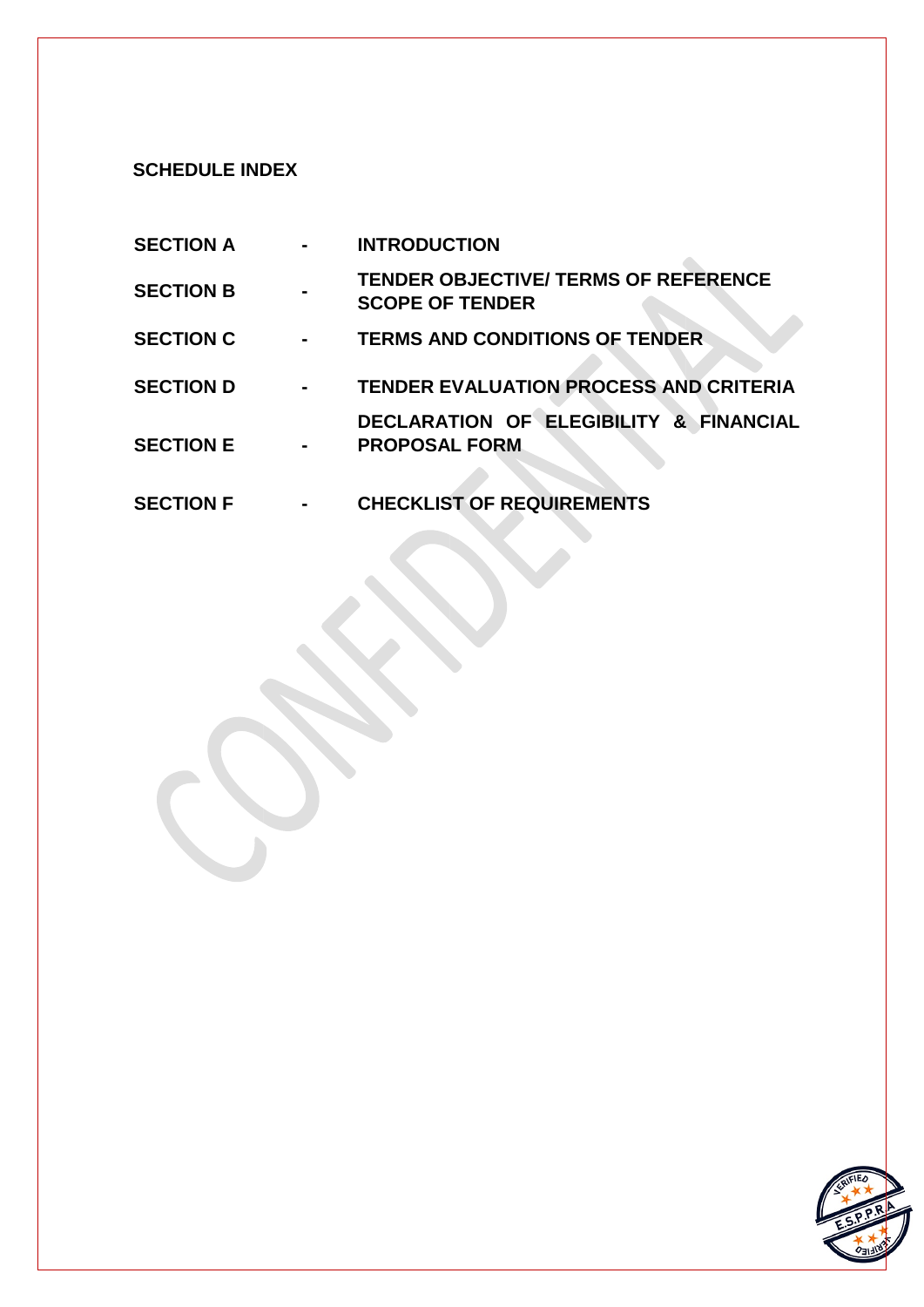## **SECTION A - INTRODUCTION**

**Tenderers are requested to complete their proposals following the outline indicated in this document:** 

### **1. BACKGROUND**

Royal Eswatini National Airways Corporation (RENAC) is a company with limited liability incorporated in accordance with the Company's Act of the Kingdom of Eswatini. RENAC is within the aviation sector in the Kingdom of Eswatini, and is a holder of both Aviation Fuel and Ground Handling Licenses.

All Interested and suitable qualified service providers must collect tender document at the RENAC Offices from the 23<sup>rd</sup> July 2021, upon payment of a non-refundable cash amount E350.00 or cash transfer to the Account;

| <b>Name</b>        | Royal Eswatini National Airways Corporation |
|--------------------|---------------------------------------------|
| <b>Bank</b>        | <b>Nedbank</b>                              |
| <b>Branch Code</b> | 360164                                      |
| <b>Account No.</b> | 0300 0000 1739                              |
| A/C Type           | Current                                     |

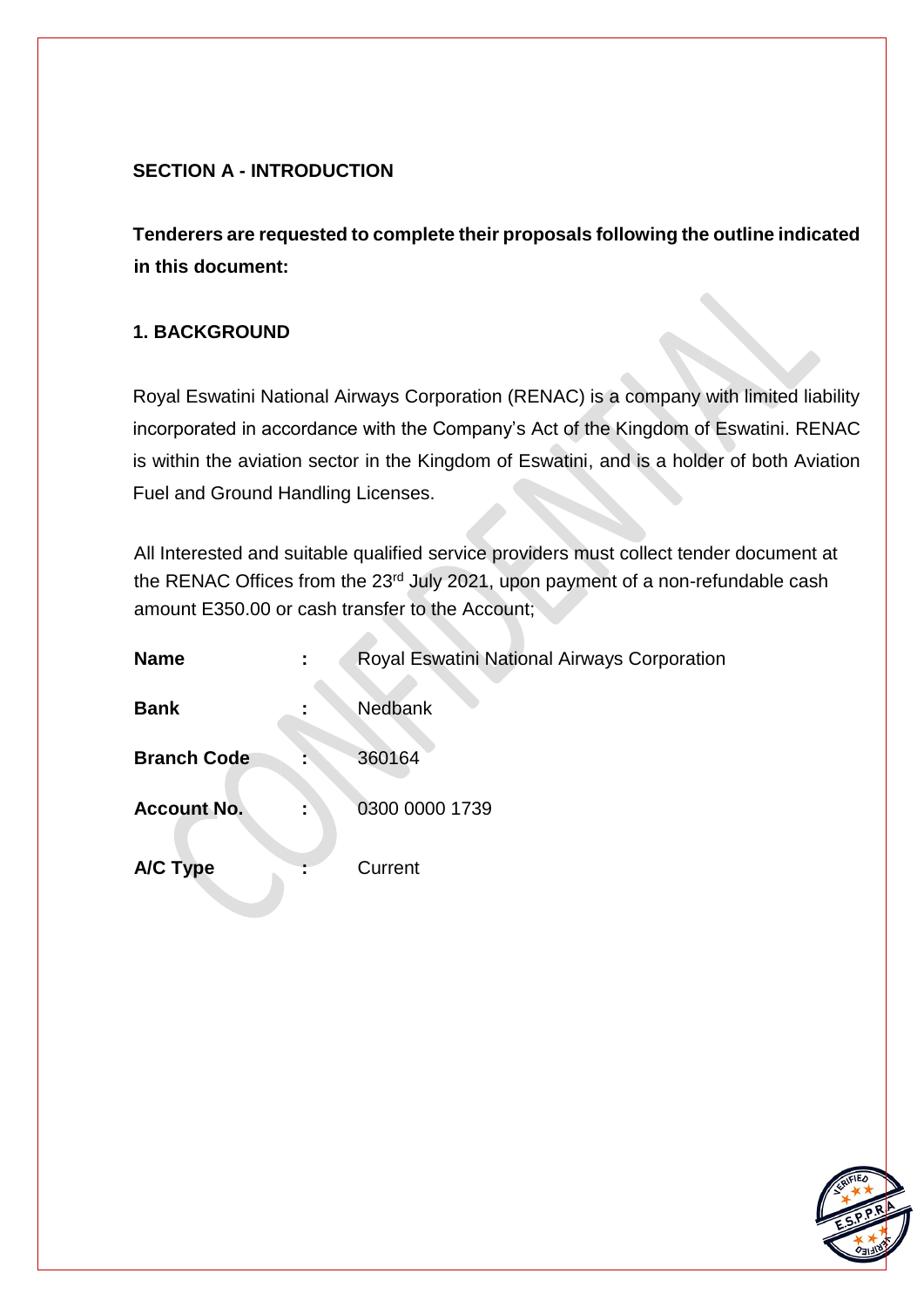## **SECTION B: TENDER OBJECTIVE – TERMS OF REFERENCE**

RENAC requires a reputable and experienced Consultant to;

a) Develop job profiles and align them to the organizational structure and RENAC strategy;

- b) Grade the following positions using the best practice Paterson job grading system
	- $\triangleright$  Admin Assistant Operations
	- $\triangleright$  Senior Dispatch Officer
	- **▶ Maintenance Quality Officer**
	- **▶ Maintenance Storeman**
	- $\triangleright$  Head of Planning & CAM
	- > MD87 Mechanic
	- > Manager Procurement
	- > Manager Information Technology

c) Benchmark of all roles against credible market data and design pay scales accordingly; including the breakdown of cost to company as per the job levels indicated below:

- $\triangleright$  Compare Paterson system with other job evaluation systems as well as pay scales;
- $\triangleright$  Conduct job analyses for similar job titles
- Develop RENAC Remuneration structure

The service provider shall be expected to design the pay packages so that at completion of the grading of each position, there is a flexibility to attach cost to the structure and ability to inform the decision to migrate a job to entry or median level.

#### **Process to be followed**

The successful Consultant is to conduct introductory workshops with incumbents of the existing positions;

- a) Interview each incumbent together with their respective line manager;
- b) Conduct a job evaluation, profile, benchmarking exercise and grade all positions;
- c) Conduct feedback workshop to all existing incumbents of positions;
- d) Provide feedback to each incumbent with their respective line manager;

e) An analysed report with results for each job must be presented and report to RENAC Management.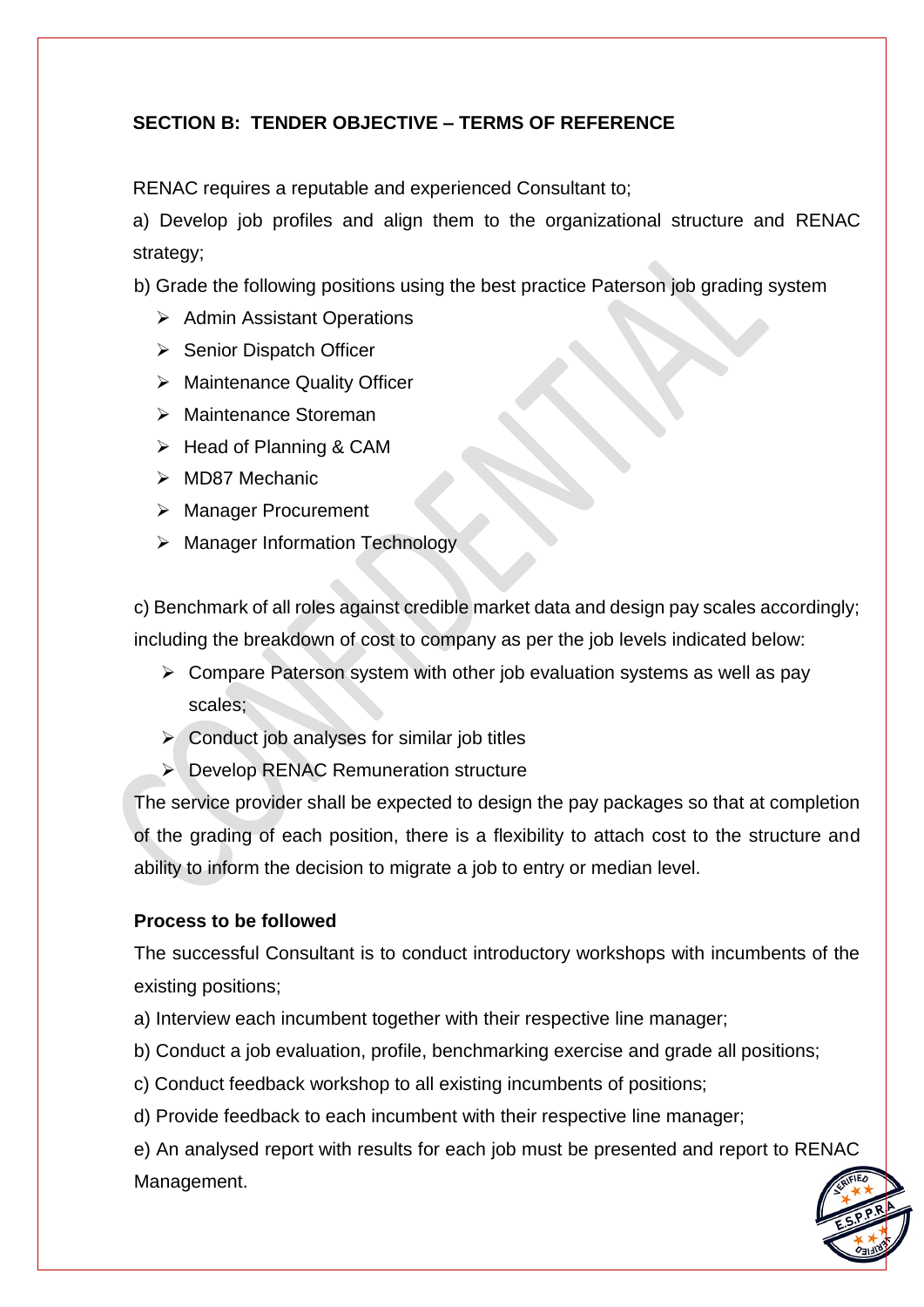f) Must submit a detailed project plan with final outputs and delivery timelines

g) Must indicate what procedures, approach, method will be used in delivering the required services.

### **Reporting Relationship**

The consultant will report to the Senior Manager Corporate Services who shall serve as the first contact person for the consultancy.

## **Assignment Period**

The assignment will be undertaken within 90 days (3 months).

## **Terms of payment**

The Proposed Payment Schedule linked to the deliverables is as follows:

- a) 20% upon submission of acceptable inception report
- b) 40% upon submission of the draft Job Grading & Evaluation Report
- c) 40% upon submission of the final Report.

## **Qualifications and experience required**

The Consultant will have not less than 10 years' experience in Human Resource Management or Public Administration. Educational and professional qualifications will include:

a) A Master's Degree in either HRM, Management, Organizational psychology, Business administration or any other relevant social sciences.

b) Demonstrated experience in conducting skills audits for other organisations

c) Knowledge of strategic Human Resource Management and an understanding of organizational theory;

d) Excellent skills in project management demonstrated in previous jobs;

## **Evaluation of Bids**

The Quality Based System will be applicable in the assessment of all bids received, wherein;

a.) The bids will be evaluated using a two-envelope system whereby the Technical proposals will be evaluated first and only those passing will be evaluated on the financial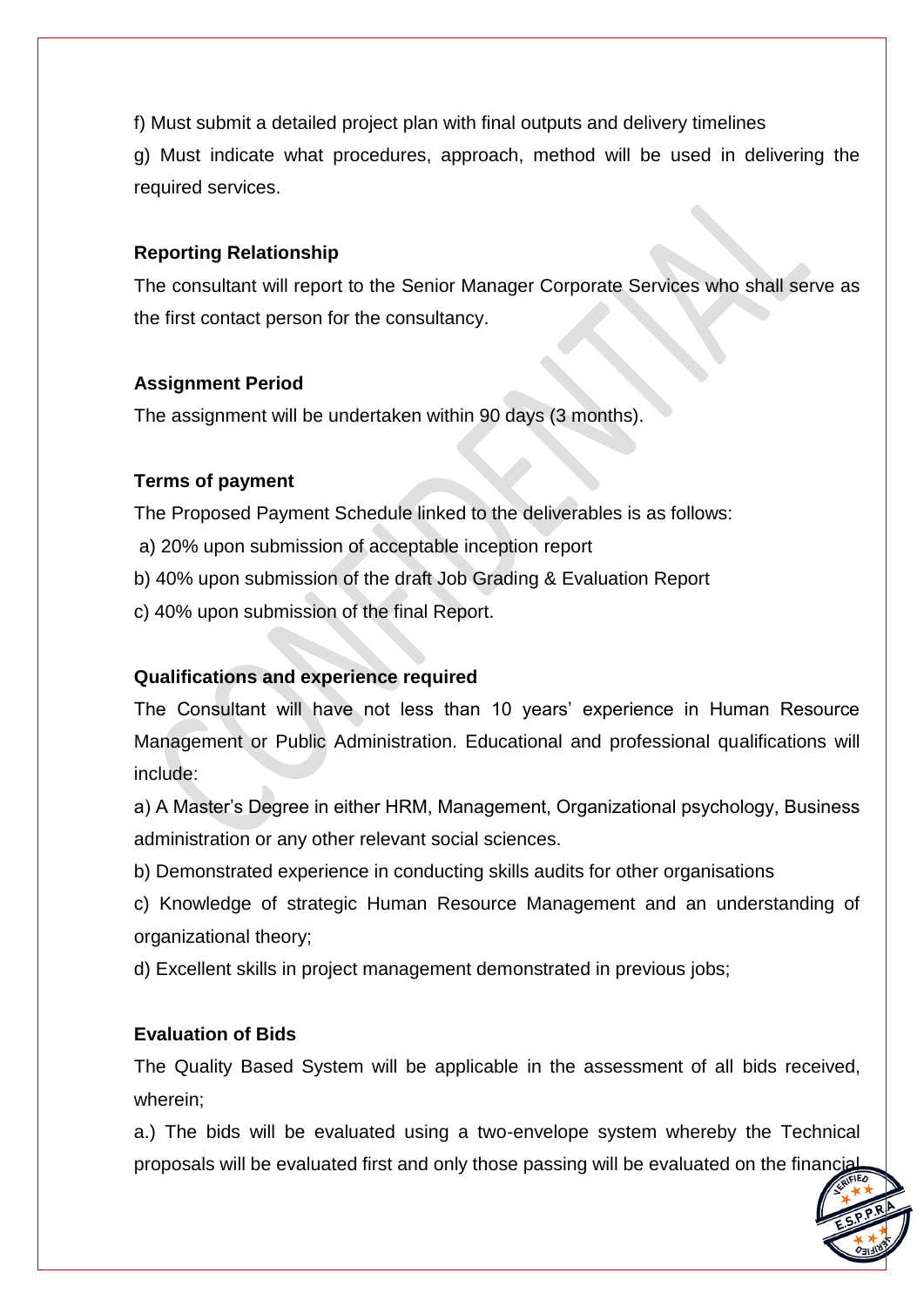proposal. Financial proposals of bidders who are unsuccessful in the technical evaluation shall be returned unopened.

b.) To qualify, a Bidder needs to score 70% higher in the technical evaluation.

c.) The final technical proposal will be allocated 80% whilst the financial proposal will be allocated the remaining 20%.

d.) The Bidders, short-listed on the basis of the technical evaluation, may be asked to make technical presentation before the evaluation committee. In this regard, a separate communication shall be sent to all the short-listed Bidders.

## **SECTION C: TERMS AND CONDITIONS OF TENDER**

- 1. The RENAC is seeking reliable, financially stable vendors who can meet its stringent cost, quality and service requirements.
- 2. The tender document as well as all other correspondence and documents relating to the tender exchanged by the tenderer and RENAC, shall be written in the English language.
- 3. Tenderers should double check the prices quoted for accuracy before submitting their tender documents. Under no circumstances will RENAC accept any request for price adjustment on grounds that a mistake was made in the tendered prices.
- 4. To assist in the examination, evaluation and comparison of tenders, RENAC may, at its discretion, ask the tenderer for a clarification on any part of its tender. The request for clarification and the response shall be in writing, and no change in the prices or substance of the tender shall be sought, offered, or permitted.
- 5. By submission of the tender, the Tenderer implicitly certifies that:
	- the prices in the tender have been arrived at independently without consultation, communication or agreement for the purpose of restricting competition, as to any matter relating to such prices, with any other Tenderer or competitor;
	- Unless otherwise required by law; the prices quoted in the tender have not knowingly been disclosed by the Tenderer and will not knowingly be disclosed, directly or indirectly, to any other Tenderer or competitor until he has been informed of the results of the Tender.

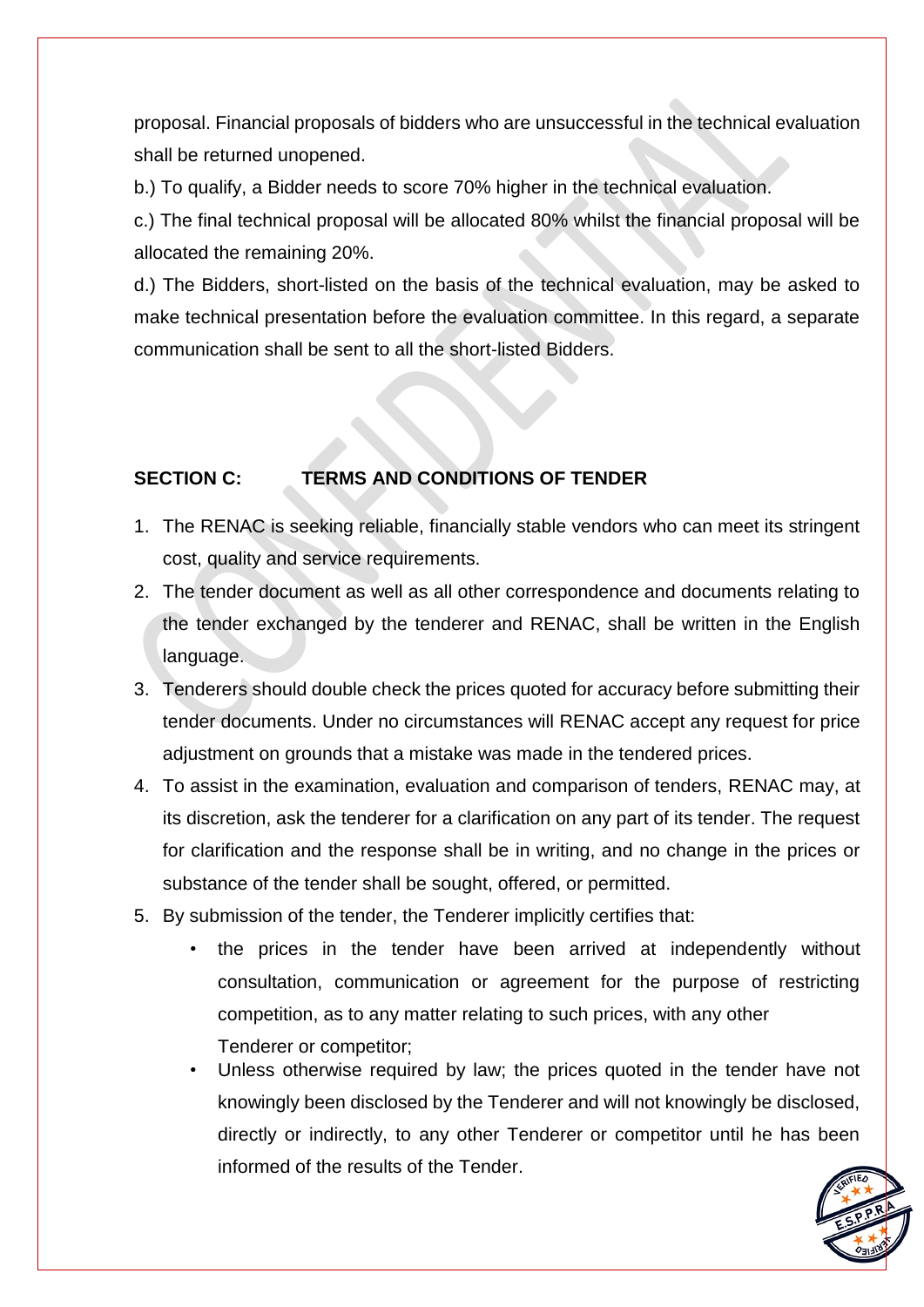- no attempt has been made or will be made by the Tenderer to induce any other tenderer or competitor to submit or abstain from submitting a tender for the purpose of restricting competition.
- 6. RENAC does not bind itself to accept the lowest or any tender nor give any reason for the acceptance or rejection of a tender. RENAC may accept a tender for a part of the quantity offered or reject any tender without assigning any reason.
- 7. Acceptance or rejection of tender offer will be communicated by a formal acceptance or rejection letter sent by fax, email and or normal post, directly to the tenderer. An acceptance by such letter will not mean RENAC is binding itself to an agreement. RENAC shall only be bound under the agreement once the terms and conditions of the contract are agreed between the parties. Failure to agree thereto for a period exceeding thirty (30) days will render the whole tender transaction *void ab initio*.
- 8. The offers shall be deemed to be under consideration immediately after the tender closing date until the RENAC makes an official award of contract. Whilst the offers are under consideration, Tenderers and or their representatives or other interested parties are advised to refrain from contacting RENAC by any means. If necessary, RENAC will obtain further clarifications on the offers by requesting for such information from any or all the tenderers, either in writing or through personal contacts, as may be considered necessary. RENAC reserves the right to eliminate from the evaluation a tenderer contravening this provision.
- 9. Tenderers will not be permitted to change the substance of their offers after the tender box has been opened.
- 10.RENAC reserves the right to modify, or change the specifications or even cancel the tender before the tender opening and such modifications or changes will be communicated to the tenderers in advance as and when decided.
- 11.Participation in this tender process, or in relation to any matter concerning the tender, will be at the tenderer's sole risk, cost and expense. RENAC will not be responsible in any circumstance for any costs or expenses incurred by any tenderer in preparing or lodging a tender or in taking part in the tender process or taking any action related to the tender process.
- 12.Signed tender documents must be submitted by placing them in a suitably large envelope which must be sealed so as to ensure the contents cannot fall out or be viewed without opening the envelope.

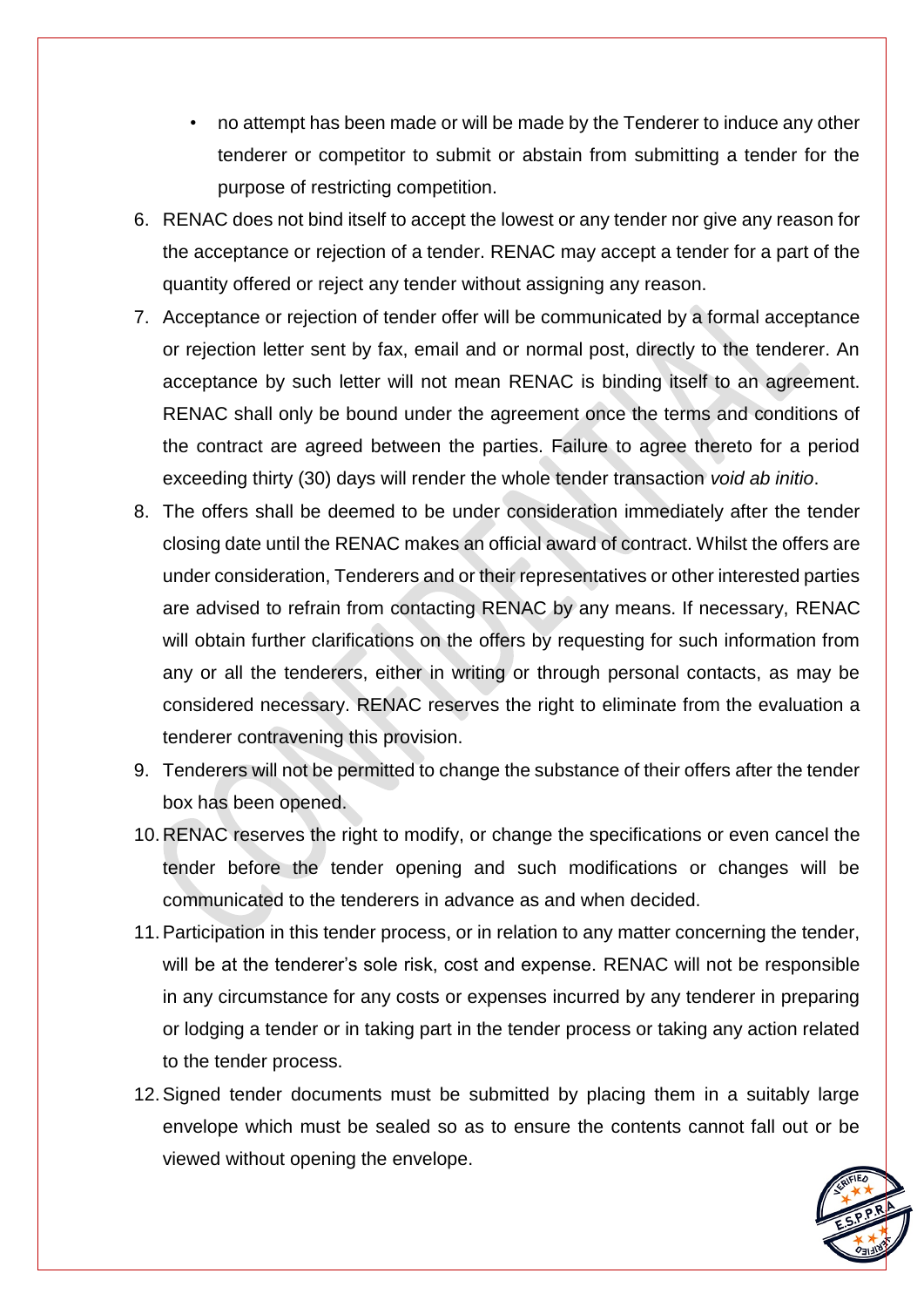- 13.Nothing shall prevent RENAC from conducting a diligence search of the business of the Tenderers.
- 14.Each page of the offer must be numbered consecutively, bear the tender number, signed and stamped by the Tenderer at the bottom. A reference to the total number of pages comprising the offer must be made at the top right hand corner of the first page.
- 15.The tender shall have no interlineations, erasures, or overwriting except as necessary to correct errors made by the tenderer, in which case such corrections shall be initialled by the person or persons signing the tender.
- 16.Tenders submitted by Fax, Telex or e-mail will not be accepted.
- 17.Signed tender documents must be submitted by placing them in a suitably large envelope which must be sealed so as to ensure the contents cannot fall out or be viewed without opening the envelope and it must be marked:

#### **TENDER NO.:**

#### **PRC-RFP-21-013 – PROVISION OF JOB GRADING & PROFILING PROGRAM**

Completed Tender documents must be placed in the Tender Box situated at the **ROYAL ESWATINI NATIONAL AIRWAYS CORPORATION HEADQUARTERS, MATSAPHA INTERNATIONAL AIRPORT ROAD, GATE NO.6, MATSAPHA.**

on or before the date of closure of the tenders.

The Closing date for submission of the tenders is  $20<sup>th</sup>$  August 2021, at the Royal Eswatini National Airways Corporation, Matsapha International Airport Road, Gate No. 6, Matsapha no later than 1200 hours. Tenderers are expected to submit 1 ORIGINAL document of the tender document and 1 soft copy (soft copy to have scanned copies of the hard copies and pricing list in an excel template)

18.Tenders or any part thereof received after the stipulated closing date and time will not be accepted. No tender may be modified after the deadline for submission of tenders.

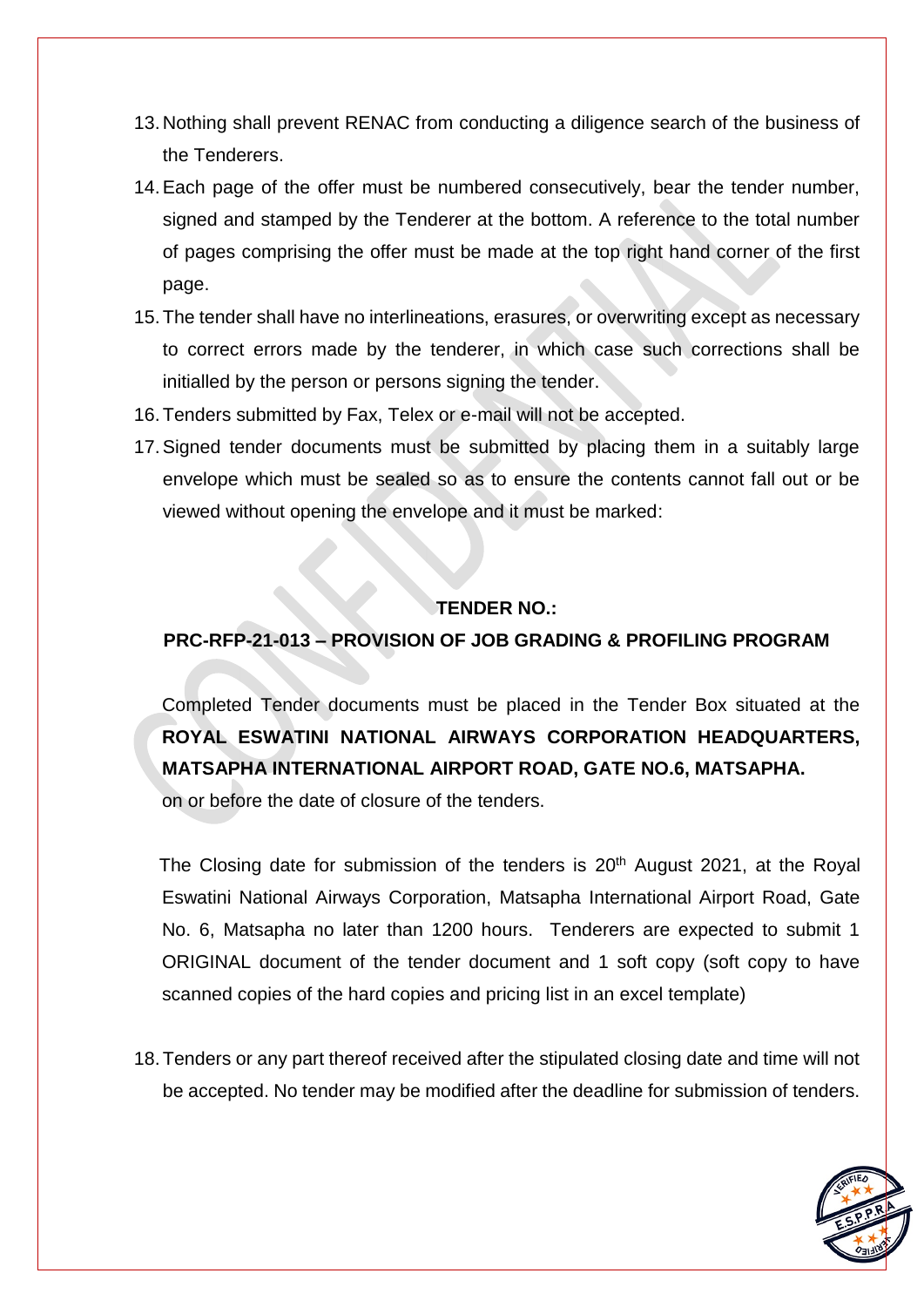19.Tenders will be opened from 12h01pm on the date of closing at the RENAC Meeting Room, Matsapha. Tenderers are invited to attend the Tender Opening Meeting for which they will be informed if there are changes on the date.

 The bid price will be read and recorded in the presence of all the Tenderers or their representatives present during the opening. However, tenders may be opened even if Tenderers or their representatives are not present at the scheduled time. Each Tenderer and the eventual contract holder agree to be bound by the laws of Eswatini and shall be subject to the Courts of the country. Each Tenderer shall indicate a place in Eswatini and specify it in the Tender as his domicilium, where all notifications may be served on him.

- 20.RENAC requires that Tenderers observe the highest standard of ethics during the procurement process and execution of contracts. When used in the present regulations, the following terms are defined as follows;
	- 20.1 **"corrupt practice**" means the offering, giving, receiving, or soliciting of anything of value to influence the action of a company official in the procurement process or in contract execution; and
	- 20.2 **"fraudulent practice"** means a misrepresentation of facts in order to influence a procurement process or the execution of a contract to the detriment of RENAC, and includes collusive practice among tenderers (prior to or after tender submission) designed to establish tender prices at artificial non-competitive levels and to deprive RENAC of the benefits of free and open competition; RENAC will reject a proposal for award if it determines that the tenderer recommended for award has engaged in corrupt or fraudulent practices in competing for the contract in question. Further a tenderer who is found to have indulged in corrupt or fraudulent practices risks being blacklisted from procurement at RENAC.
	- 20.3 Tenderers and their officers, employees, agents and advisers must not engage in any collusion, anti-competitive conduct or any other similar conduct with any other Tenderer or any other person in relation to the preparation or submission of tenders. In addition to any other remedies available under any law or any contract, RENAC may at its sole discretion immediately reject any tender submitted by a tenderer that engaged in any collusive tendering, anti-

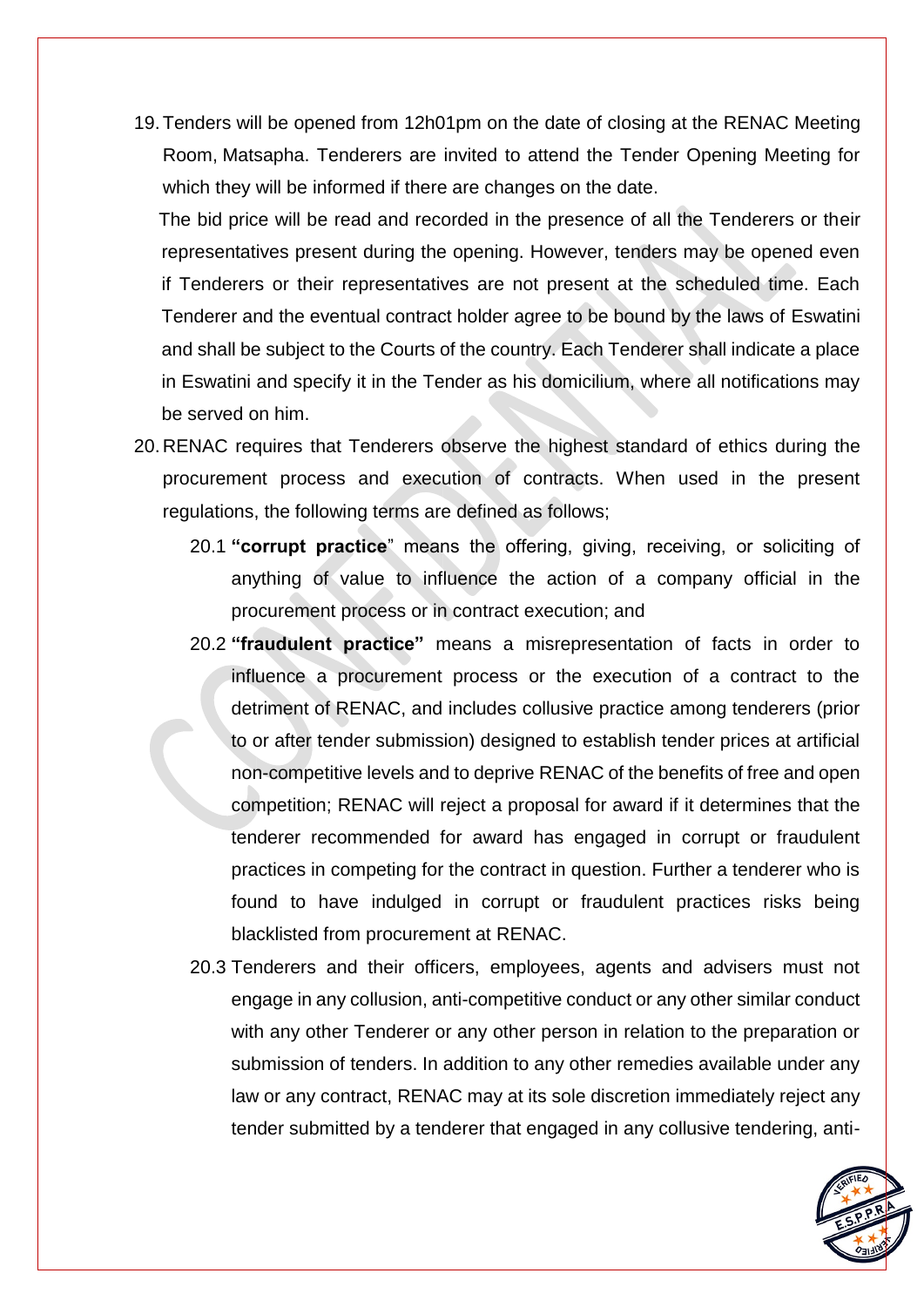competitive conduct or any other similar conduct with any other tenderer or any other person in relation to the preparation or submission of Tenders.

20.4 Any collusion amongst Tenderers or between Tenderers and RENAC personnel is forbidden and discovery of any such act will disqualify the Tenderer(s) and result in disciplinary action against the RENAC employee. The tender, or contract if it has been concluded already, will be declared invalid if RENAC determines that the Tenderer, or any person acting on his behalf, has offered, promised or given a bribe, gift or other inducement to an officer or employee of RENAC with the intention of influencing the award of the contract. Intention to award will be advertised and which will then be followed by contract award within 10 days

20.5 The tenderers must disclose, if they or any of their subsidiaries:

- are or have been the subject of any proceedings or other arrangements relating to bankruptcy, insolvency or financial standing.
- Have been convicted of any offence relating to professional misconduct. – Has not fulfilled any obligations relating to the payment of taxes in Eswatini.

Disclosure extends to any company in the same group of a tenderer (including but not limited to parent subsidiary and sister companies, and companies with common shareholders whether direct or indirect and parties with whom the tenderer is associated, in respect of this tender).

- 21.The Tenderer should provide satisfactory evidence acceptable to RENAC to show that:
	- 21.1 It is a reputable company who has adequate technical knowledge, professional qualification, and wide experience in performing project management services.
	- 21.2 It has adequate financial stability and status to meet the stipulations under the contract. It is financially solvent and without current judgments or any other financial background which could prevent it from operating bank accounts, raising finance and conducting other activities which are essential to the running of a business.
	- 21.3 It has an adequately qualified and experienced team assigned for the work under this tender.

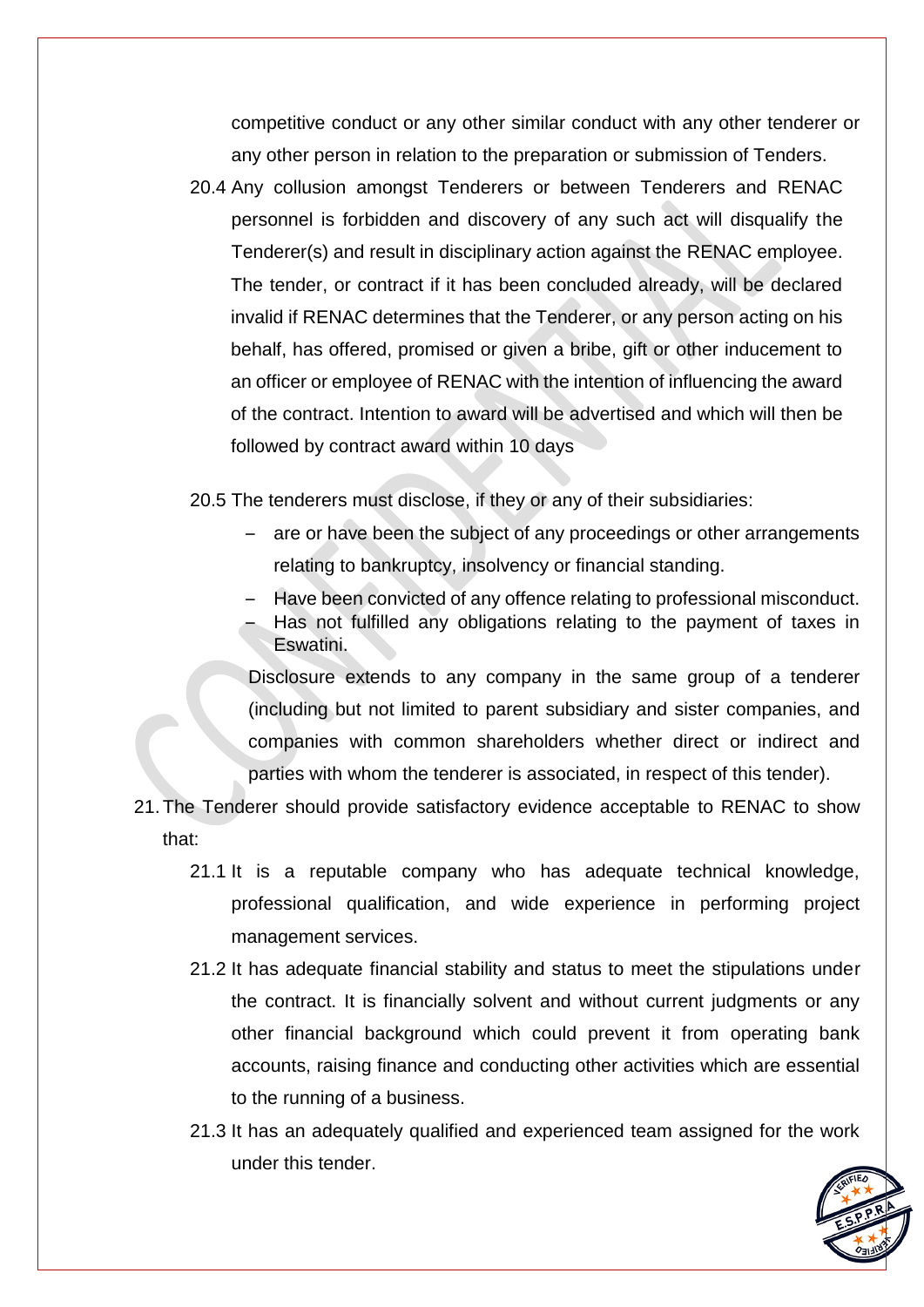- 22.The tender shall remain valid and open for acceptance by RENAC for not less than ninety (90) days after the submission of tenders.
- 23.A tender document submitted by a joint venture (JV) of two or more companies must be accompanied by a document forming the joint venture; duly registered and authenticated by a notary public or other official deputed to witness sworn statements, in which precisely defined the conditions under which the joint venture will function, its period of duration, the persons authorized to represent it and obligated thereby, the participation of the several companies forming the joint venture, and any other information necessary to permit a full appraisal of its function. The JV agreement should be submitted with the tender documents.
- 24.Tenderers are advised to provide all relevant information as required.
- 25.Any document submitted in reply to the Invitation to Tender shall become the property of RENAC. RENAC will use commercially confidential or proprietary information solely for the purpose of the evaluation of tenders and the selection of a suitable service provider.
- 26.Figures should not be altered or erased; any alteration should be effected by striking through the incorrect figures and inserting the correct figures in ink above the original figures. All such amendments should be initialled by the Tenderer in ink.
- 27.Arithmetical errors will be rectified only if there is a discrepancy between the unit price and the total price that is obtained by multiplying the unit price and quantity. In such case, the unit price shall prevail, and the total price shall be corrected. If the tenderer does not accept the correction of the errors, his tender will be rejected. If there is a discrepancy between words and figures, the amount in words will prevail.
- 28.RENAC will award the contract to the tenderer whose tender has been determined to be substantially responsive to the tender documents and who has offered the best evaluated tender price, provided that, such tenderer has demonstrated the capability and resources to complete the contract, and has offered the appropriate equipment and experienced personnel for the intended operation.
- 29.Tenderers must provide the following information in two sets; one in hard copy and the other in a soft copy (content to have all the eligibility documents  $A - H$  below); the technical and financial
	- A. Company profile.
	- B. Original General receipt for tender document proof of purchase

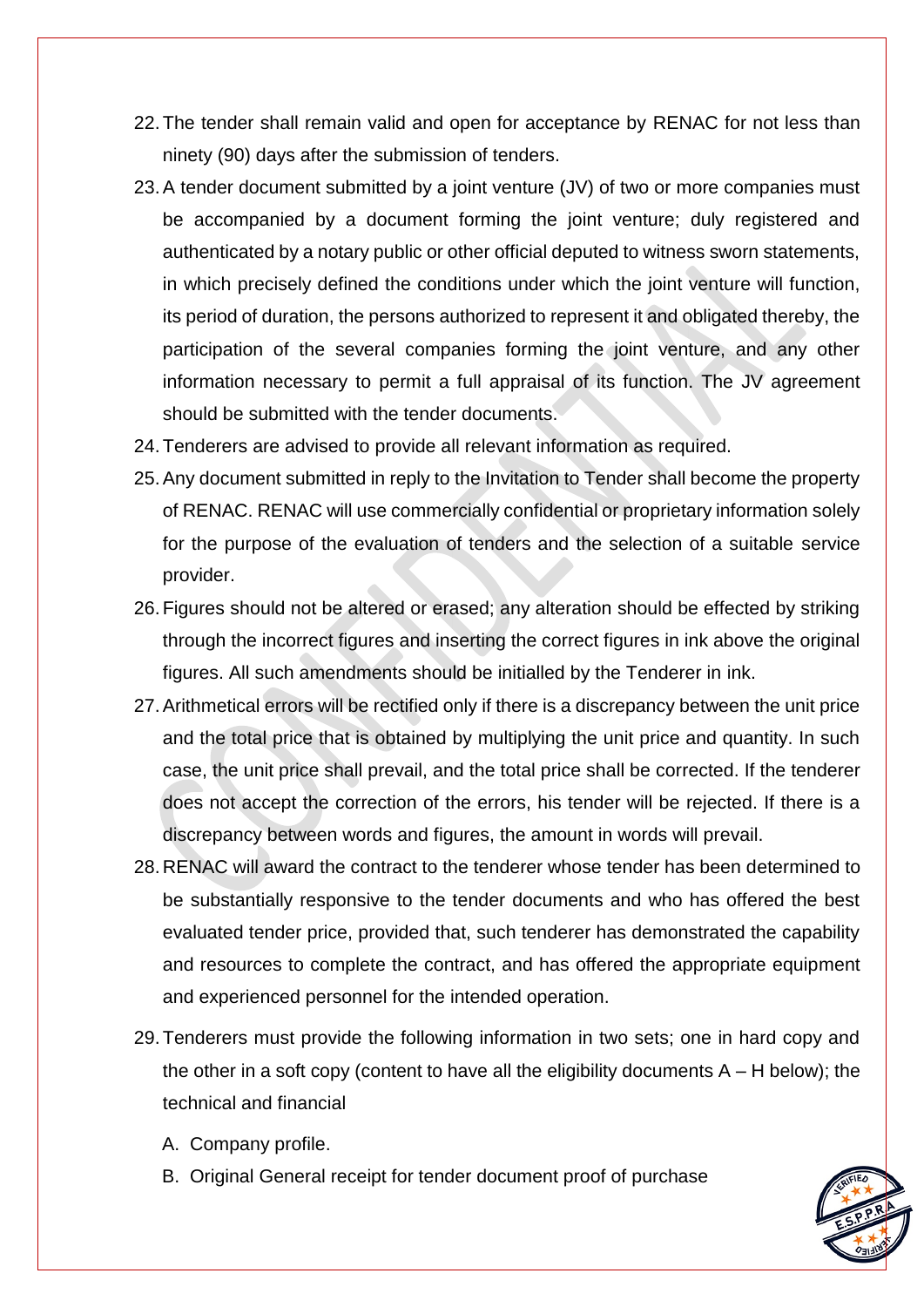- C. Financial Proposal
- D. Technical Proposal
- E. An original Tax Compliance Certificate.
- F. A certified copy of Trading License.
- G. Certified Labour Compliance Certificate
- H. Form J and C or equivalent company registration document for non-swati companies indicating company directors
- I. A copy of the Tenderers Company's signed audited annual financial statements for the past three years or since inception.
- J. Names and Contact Details of at least three (3) reference customers with reference letters
- K. Completed Price Listing as per Section D of the Tender Document. H. Statement of Joint Ventures/Partnerships (if any)
- L. Directors Police Clearance or certified affidavit for declaration of non-violation of public procurement procedures.
- M. One hard copy and soft copy (flash) with all documents in original hard copy
- 30.After the technical evaluation is completed, the RENAC shall notify those Proposers whose Proposals did not meet the minimum qualifying technical score that their Financial Proposals will be returned unopened after completing the selection process and Contract signing.
- 31. If the tenderer has any doubts as to the meaning of any portion of this document, he should set out in his covering letter the interpretation on which he relies.
- 32.The onus is on tenderers to furnish sufficient information for a full technical and financial evaluation of offers.
- 33.RENAC reserves the right at any point of the tender process, to disqualify any noncompliant tender proposal (i.e. proposals failing to meet the terms of these instructions) received;
- 34.RENAC reserves the right to require a performance guarantee for any upfront payment required by the vendor.
- 35.Tender prices must clearly reflect separately all taxes to be charged.
- 36.Any query in connection with the Tender or the Invitation to Tender shall be submitted in writing to: procurement@renac.co.s

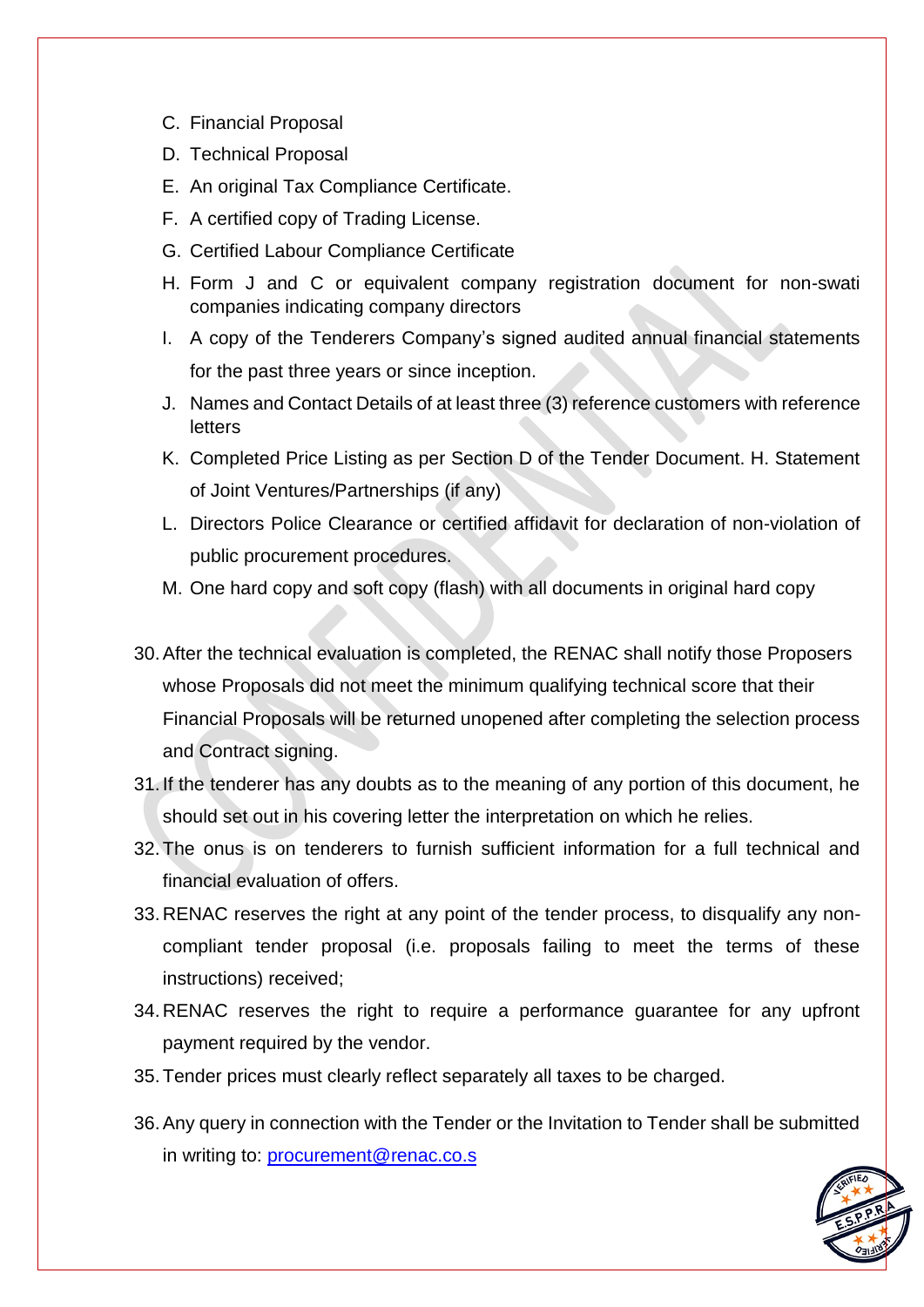## **SECTION D: TENDER EVALUATION PROCESS AND CRITERIA**

Tenders shall be evaluated using, but not limited to the following tender evaluation criteria: There are six components in the tender evaluation process, five of which are nonfinancial and the last one being financial. These are set out below:

### **Please note the following:**

- A tender which obtains less than 50% of the total points allocated to Criteria 1 -
- Responsiveness to Tender Assessment shall be deemed to be nonresponsive and eliminated from further evaluation.
- A tender which obtains less than 70% of the total points allocated to Criterion 2 to 5, Resources and Capability Assessment, Technical Assessment, Risk Assessment, and Promotion of Swazi Business; shall be deemed to be nonresponsive and eliminated from further evaluation.

## **1. Responsiveness of Tender Assessment**

This will determine whether:

- all required documentation and information has been submitted;
- all the tenders have been appropriately signed and authorised;
- the document has been submitted in the correct format; and
- the correct number of legible copies has been submitted.

# **2. Resources and Capability Assessment**

This will address the experience of the Tenderer as well as the capability and qualifications of the key personnel who will be operating under the contract, including the management and supervisory back up. Where appropriate, reference checks are essential and must cover aspects such as:

- a. The Tenderer's track record: i.e. past performance of similar contracts; industry knowledge;
- b. The availability of trade references (A list of at least three suitable references is to be provided to support this process);
- c. Tenderers financial capability to undertake project of this magnitude (ascertained through a three years audited financial statement.

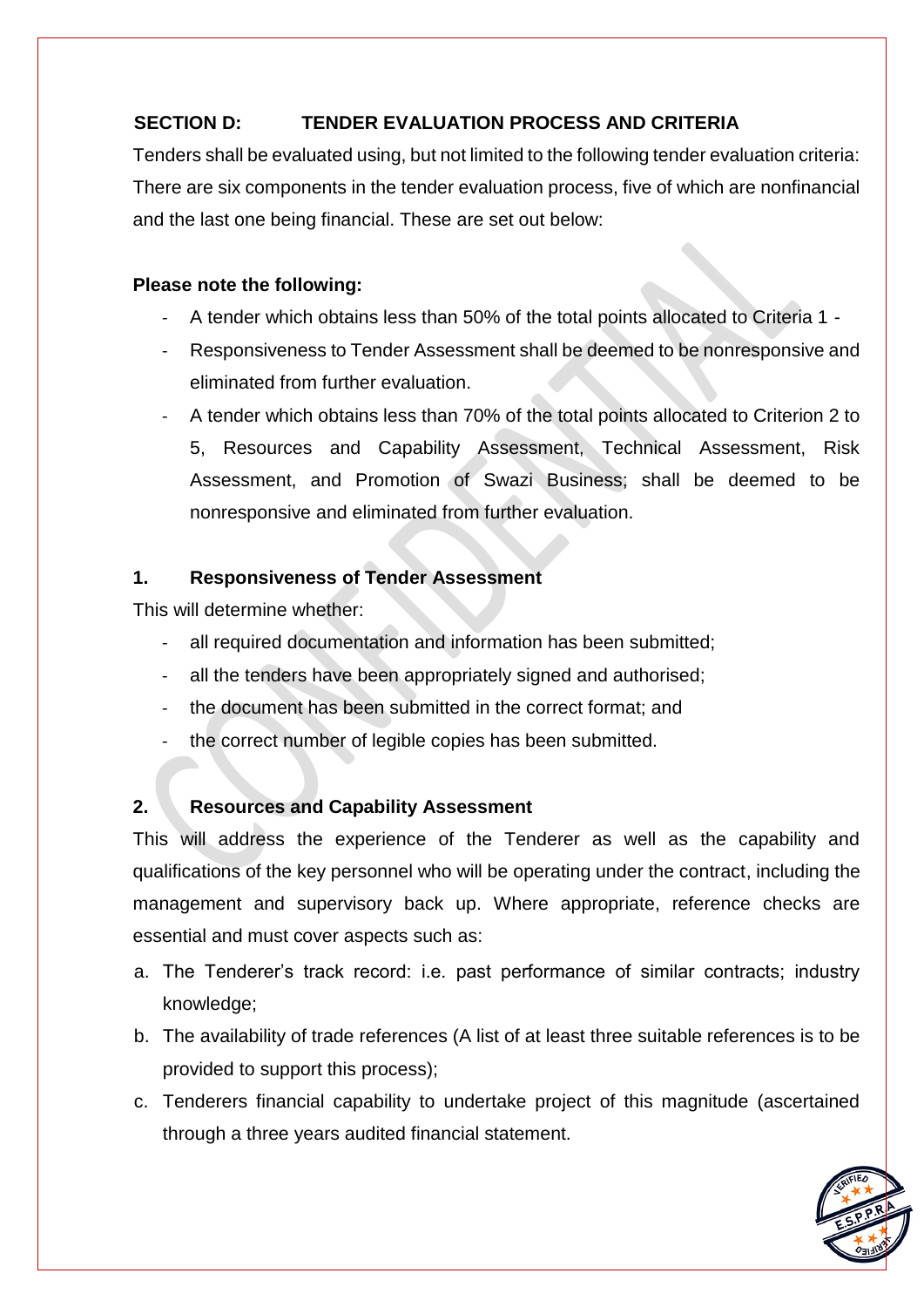### **3. Technical Assessment**

The technical assessment will establish whether the tender meets the requirements set out in the specification and, if not, the significance of any variation from that specification.

### **4. Risk Assessment**

The assessment will establish all risk factors which may be prejudicial to RENAC and performance of the contract. This may include ascertaining the integrity and general conduct in business dealings, professional conduct of the tenderer's directors and senior management; compliance with the law and encumbrances which may hinder due performance under the contract. This may involve investigations into whether any of the directors and senior managers have criminal records in connection with corruption, fraud, theft or forgery; financial track record of the tenderer, etc.

## **5. Promotion of Swazi Business**

This criterion shall determine the extent to which ownership of the business is vested in Swazi citizens and/or the extent to which the Tenderer will:

a. Encourage Swazi citizens to be involved in business;

- b. Improve levels of Swazi citizens' participation in RENAC business;
- c. Enhance economic development for Swazi citizens;
- d. Increase the numbers and types of Swazi business activities in the area;
- e. Promote opportunities for employment of Swazi citizens and
- f. Promote business enterprise development for Swazi citizens.

Where the scope of the works is of a highly specialised nature or the successful Tenderer is non-Swazi, the RENAC shall negotiate with the successful Tenderer to subcontract or partner with a service provider who is a Swazi citizen.

#### **6. Financial Criteria**

The bidder with the highest technical score shall be invited for a price negotiation with RENAC.

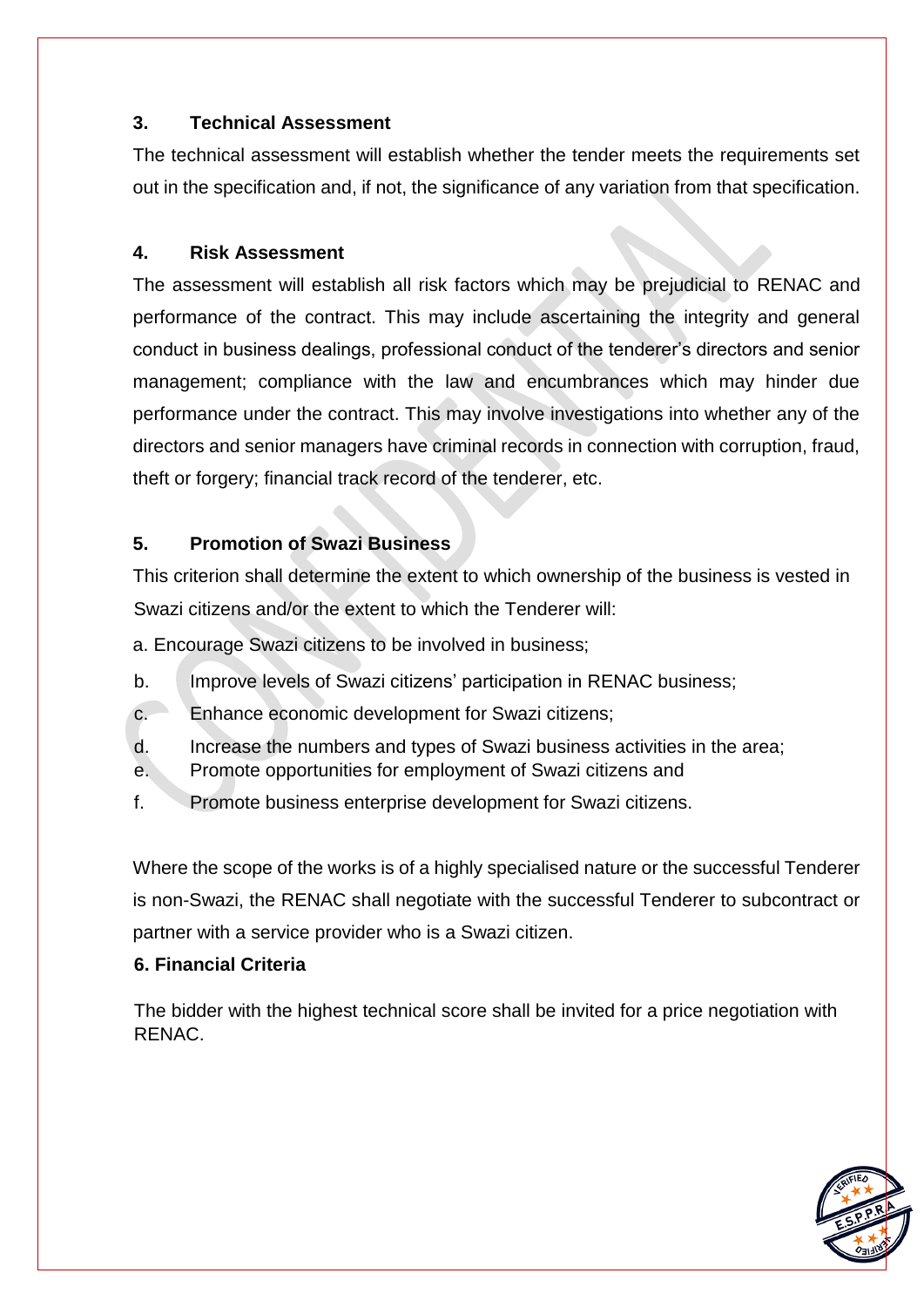# **EVALUATION CRITERIA WITH WEIGHTINGS**

 $\overline{\Gamma}$ 

| <b>Criteria Elements and Weightings</b> | <b>Weightings</b> |  |
|-----------------------------------------|-------------------|--|
|                                         | <b>Totals</b>     |  |

Τ

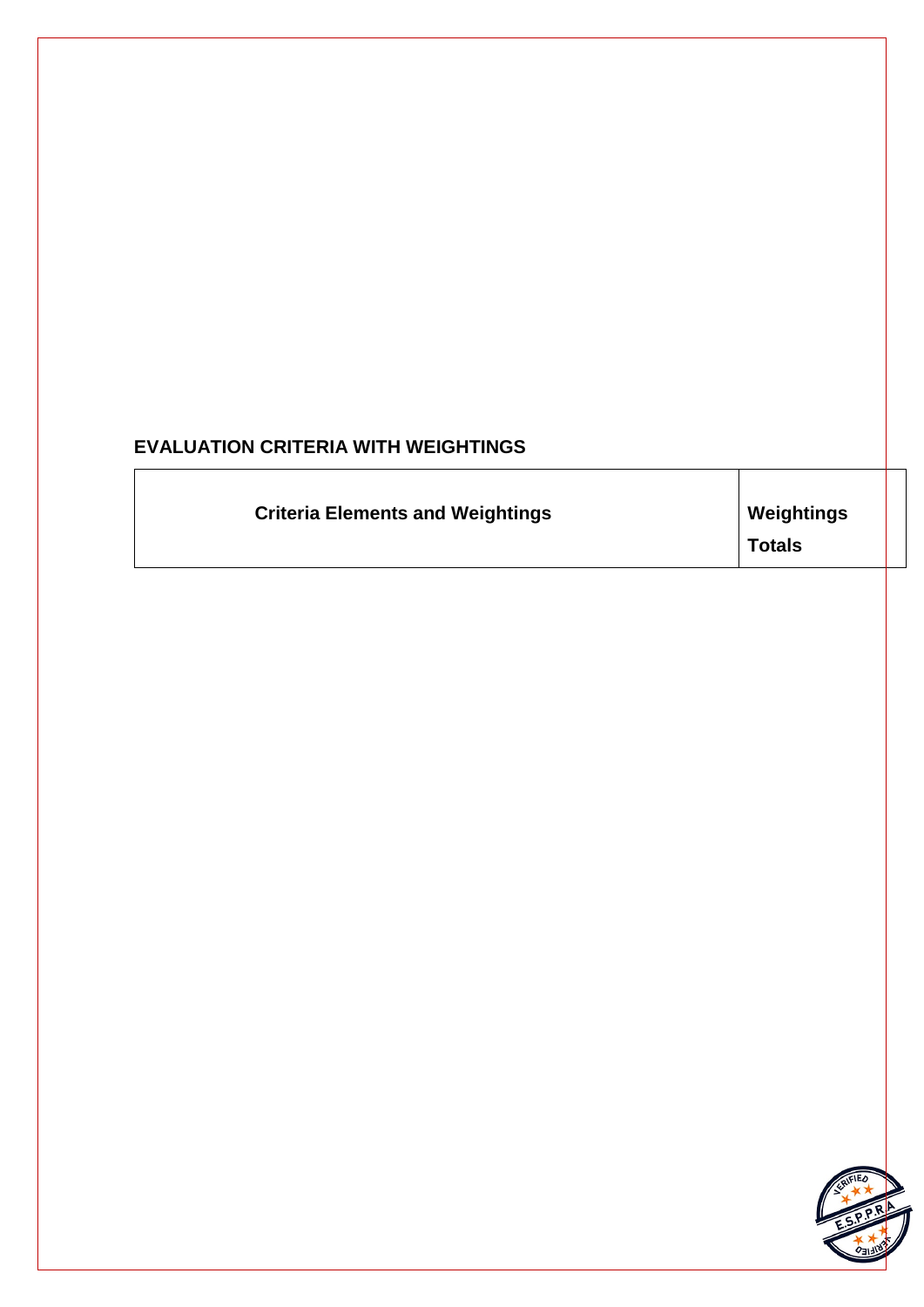| 1. Responsiveness of Tender                                                                                                                         |    |
|-----------------------------------------------------------------------------------------------------------------------------------------------------|----|
| All required documentation and information has been submitted;                                                                                      |    |
| The following weightings shall apply:                                                                                                               |    |
| A. Checklist as attached in Section D of this document. (Y/N)                                                                                       |    |
| B. Company profile. (Y/N)                                                                                                                           |    |
| C. Original General receipt for tender document proof of purchase<br>(Y/N)                                                                          |    |
| D. Financial Proposal (Y/N)                                                                                                                         |    |
| E. Technical Proposal (Y/N)                                                                                                                         |    |
| F. An original Tax Compliance Certificate (Y/N).                                                                                                    |    |
| G. A certified copy of Trading License (Y/N)                                                                                                        |    |
| H. Certified Labour Compliance Certificate (Y/N)                                                                                                    |    |
| I. Form J and C or equivalent company registration document for<br>non-swati companies indicating company directors (Y/N)                           |    |
| J. A copy of the Tenderers Company's signed audited annual                                                                                          |    |
| financial statements for the past three years or since                                                                                              |    |
| inception. $(Y/N)$                                                                                                                                  |    |
| K. Names and Contact Details of at least three reference customers<br>with reference letters (Y/N)                                                  |    |
| L. Directors Police Clearance or certified affidavit for declaration of                                                                             |    |
| non-violation of public procurement procedures. (Y/N)                                                                                               |    |
| M. One hard copy and soft copy (flash) with all documents in original<br>hard copy (Y/N)                                                            |    |
| N. Statement of Joint Ventures/Partnerships (if any)                                                                                                |    |
| 1. Resources and Capability                                                                                                                         |    |
| Reputation/brand/size of Tenderer; (5)                                                                                                              |    |
| Delivery timelines, (5)                                                                                                                             |    |
| Financial capacity to provide the service [based on audited<br>financial statements]; (5)                                                           | 20 |
| Trade references or a list of relevant/similar projects completed<br>within the last 3 years, complete with date, description, Project<br>cost. (5) |    |

**EIED**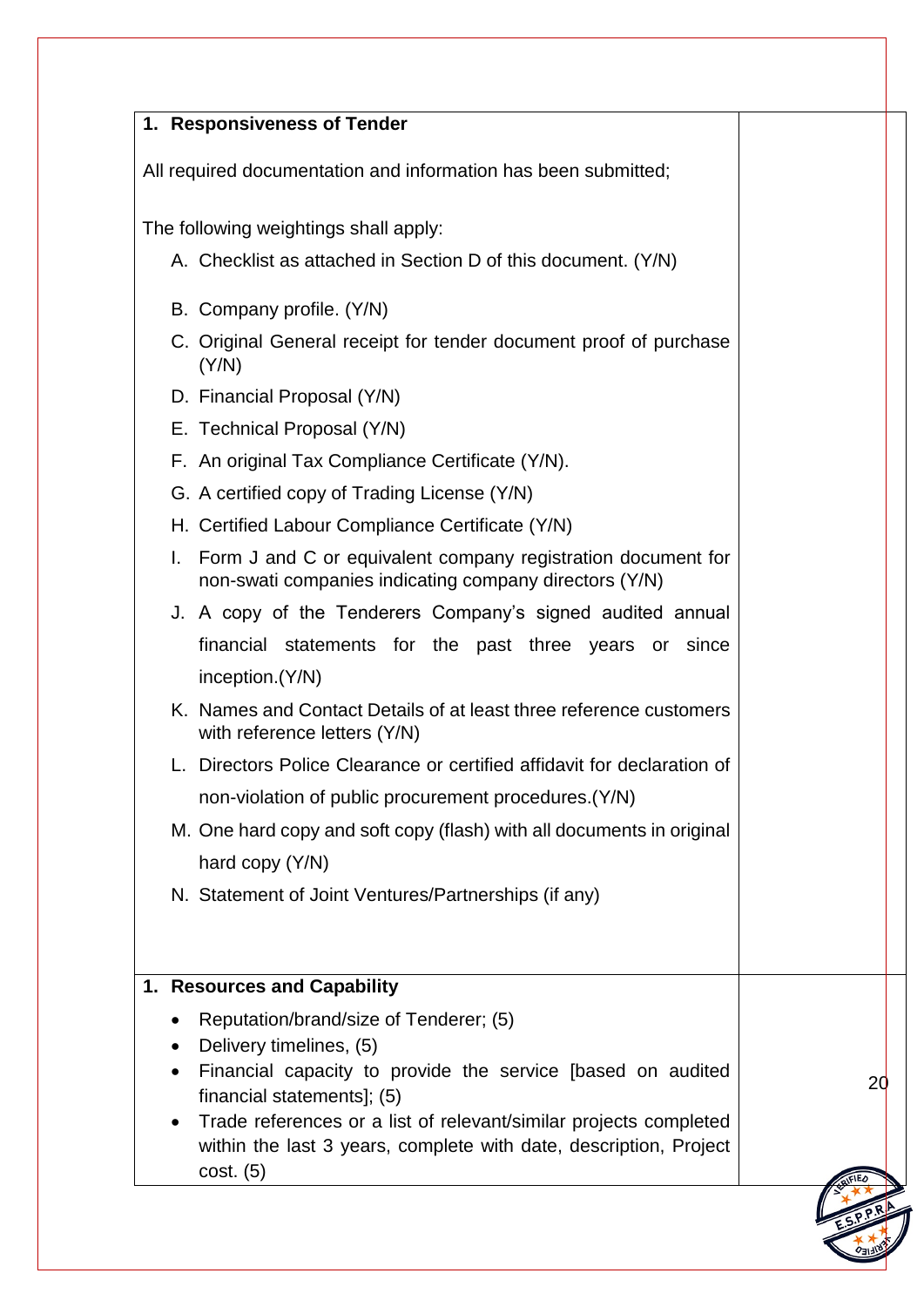|           | 2. Technical Capability                                                                                                                                                                                                                                                   |    |
|-----------|---------------------------------------------------------------------------------------------------------------------------------------------------------------------------------------------------------------------------------------------------------------------------|----|
|           | Quality of the product/service, i.e. extent to which it meets tender<br>specification or scope. (15)<br>Project Implementation Plan (20)                                                                                                                                  | 35 |
|           | 4. Risk Assessment                                                                                                                                                                                                                                                        |    |
|           | All risk factors which may be prejudicial to RENAC and performance<br>of the contract, including but not limited to availability of resources<br>(human, financial or suitable equipment for the tender) or extent of<br>the Tenderer's commitment in other projects; (4) |    |
|           | Size of the tender in relation to the size of the company in order to<br>determine the ability to complete the tendered works; (2)                                                                                                                                        | 15 |
| ٠         | Ascertaining the integrity and general conduct in business dealings,<br>professional conduct of the service provider's directors and senior<br>management; (3)                                                                                                            |    |
| ٠         | Compliance with the law; e.g. tax laws (3)                                                                                                                                                                                                                                |    |
|           | Circumstances which may expose RENAC and hinder due<br>performance under the contract, e.g., criminal records in connection<br>with corruption, fraud, theft or forgery by the service provider's<br>directors and management etc. (3)                                    |    |
|           | 5. Swazi Business Promotion                                                                                                                                                                                                                                               |    |
|           | Degree to which ownership of business vests with Swazi citizen; (4)                                                                                                                                                                                                       |    |
| ٠         | Degree to which business is managed by Swazi citizen. (3)                                                                                                                                                                                                                 |    |
| $\bullet$ | Extent to which the Tenderer will:                                                                                                                                                                                                                                        | 10 |
|           | Encourage more Swazi citizens to be involved in business;<br>Encourage the impartation of technical and business skills to<br>Swazi citizens;<br>Improve levels of Swazi citizens participation in RENAC<br>business;                                                     |    |
|           | Promote opportunities for employment of Swazi citizens; (3)                                                                                                                                                                                                               |    |

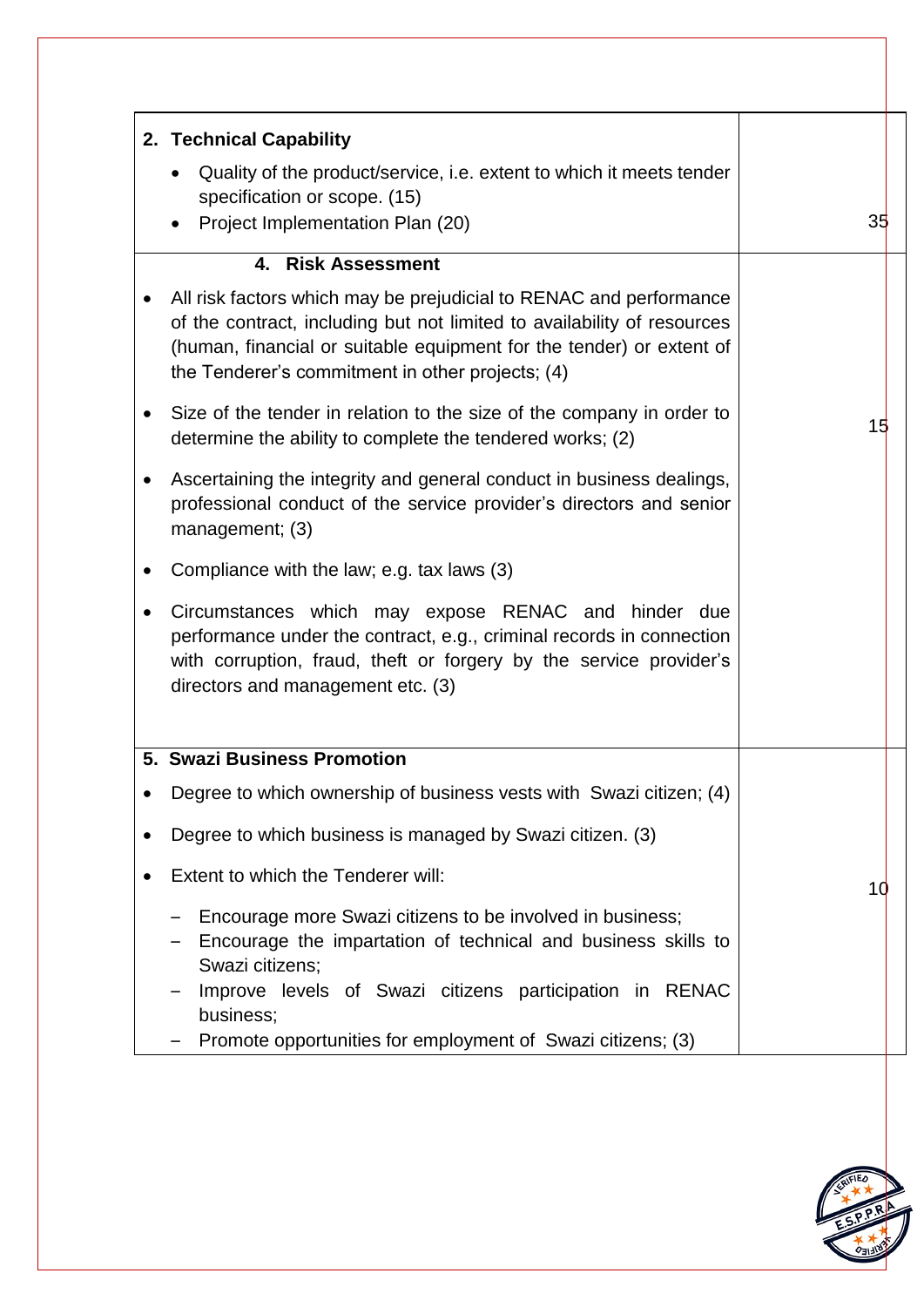| 6. | <b>Financial</b>     | (Negotiation with the highest technically                                           |  |  |    |
|----|----------------------|-------------------------------------------------------------------------------------|--|--|----|
|    | responsive bid)      |                                                                                     |  |  | 20 |
|    | Pricing / Costs (15) | Payment terms and conditions (3)<br>Clear reflection of all taxes to be charged (2) |  |  |    |

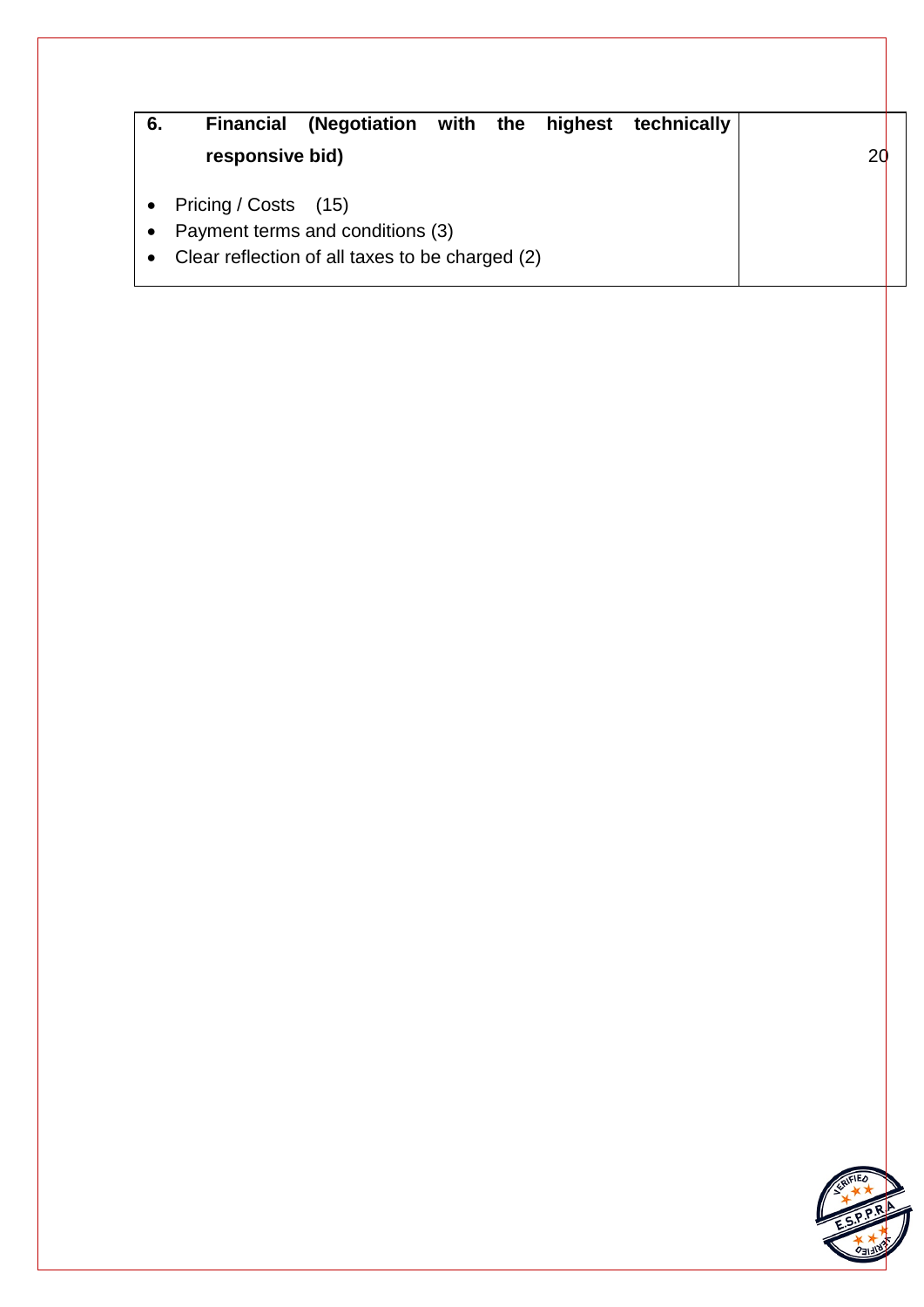# **SECTION E**

# DECLARATION OF ELIGIBILITY

*[The service provider must provide a signed declaration on its company letterhead in the*  following format. If the Proposal is being presented by a joint venture or consortium all *members must each sign their own declaration.]* 

[>>>Name of the contractor, Address, and Date>>>]

*To: The Chief Executive Officer, Royal Eswatini National Airways Corporation: Gate 6, Matsapha International Airport, P.O Box 939, Manzini, Eswatini* 

Dear Sirs,

Re Tender Reference: **RENAC PRC-RFP-21-013**

We hereby declare that:-

- 7. We, including any joint venture partners or consortium partners, are a legal entity and have the legal capacity to enter into the contract;
- 8. We are not insolvent, in receivership, bankrupt or being wound up, our affairs are not being administered by a court or a judicial officer, our business activities have not been suspended, and we are not the subject of legal proceedings for any of the foregoing;
- 9. We have fulfilled our obligations to pay taxes and social security contributions;
- 10.We have not, and our directors or officers have not, been convicted of any criminal offence related to our/their professional conduct or the making of false statements or misrepresentations as to their qualifications to enter into a contract within a period of five years preceding the commencement of the procurement proceedings; and
- 11.We do not have a **conflict of interest** in relation to the procurement requirement.

Signed ……………………………………..

Authorised Representative

Date……………………………………..

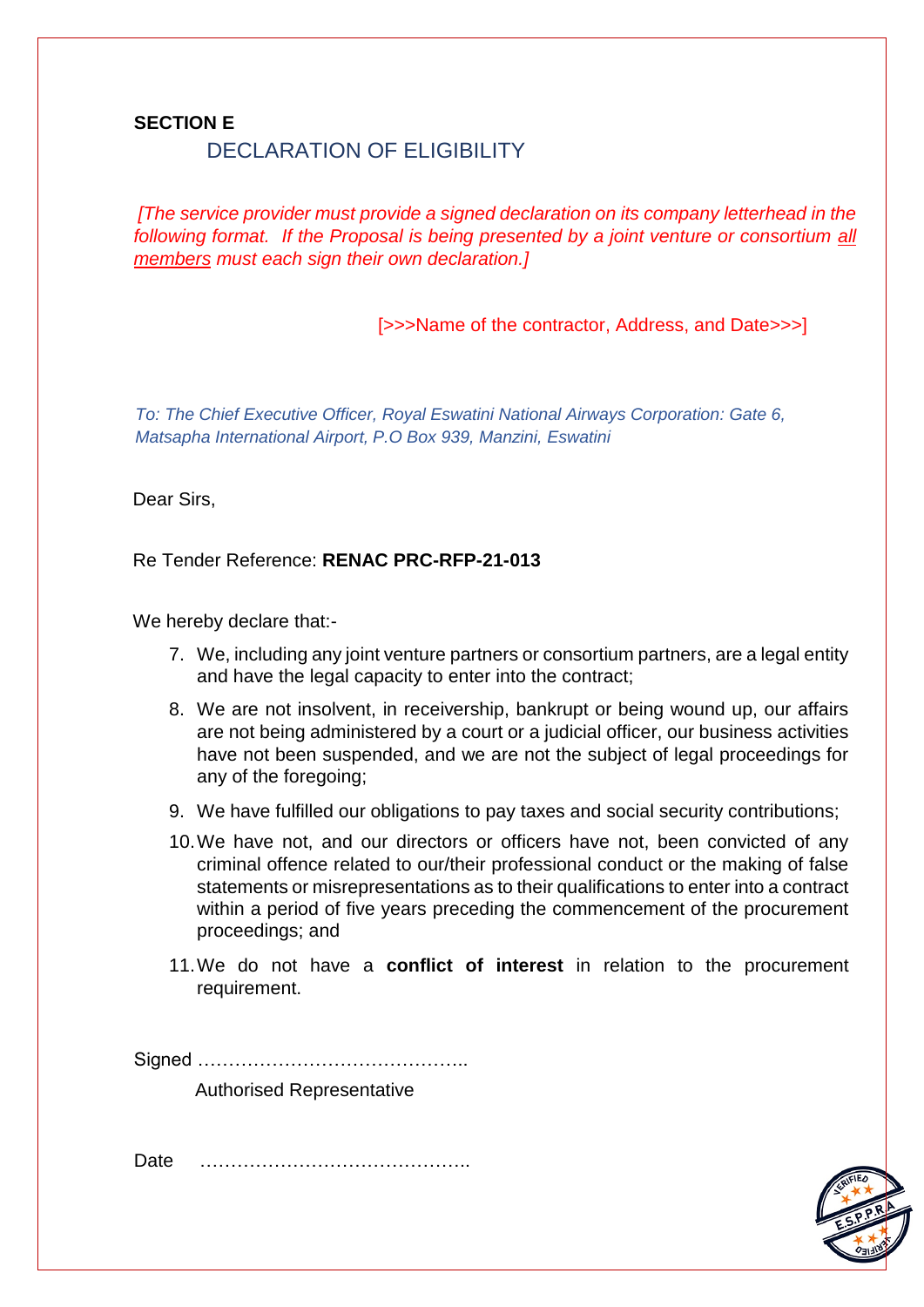## FORM FIN-1: FINANCIAL PROPOSAL SUBMISSION FORM

*[Note to service providers: This Financial Proposal Submission Form should be on the letterhead of the vendor and should be signed by a person with the proper authority to sign documents that are binding on the entity. It should be included by the bidder in its financial proposal.]* 

> [>>>Location>>>] [>>>Date>>>] Procurement Reference No: [>>>insert Tender Reference number>>>]

*To: The Chief Executive Officer, Royal Eswatini National Airways Corporation: Gate 6, Matsapha International Airport, P.O Box 939, Manzini, Eswatini* 

Dear Sirs:

We, the undersigned, declare that:

- (a) We offer to provide the consulting services for [>>insert a brief description of the Services>>] in conformity with your Request for Tender and our technical and financial proposals;
- (b) The schedule of prices of our proposal is attached.
- (c) Our proposal shall be valid for a period of [>>specify the number of calendar days>>] days from the date fixed for the proposal submission deadline in accordance with the Request for Tender, and it shall remain binding upon us, subject to any modifications resulting from negotiations, and may be accepted at any time before the expiration of that period;
- (d) We understand that you are not bound to accept any proposal that you receive;

Dated on \_\_\_\_\_\_\_\_\_\_\_\_\_\_ day of \_\_\_\_\_\_\_\_\_\_\_\_\_\_\_\_\_\_\_\_, \_\_\_\_\_\_\_\_\_ *[insert date of signing]* 

Name: *[insert complete name of person signing the proposal]*

In the capacity of *[insert legal capacity of person signing the proposal]* 

Signed: *[signature of person whose name and capacity are shown above]*

Duly authorised to sign the proposal for and on behalf of: *[insert complete name of Tenderer]*